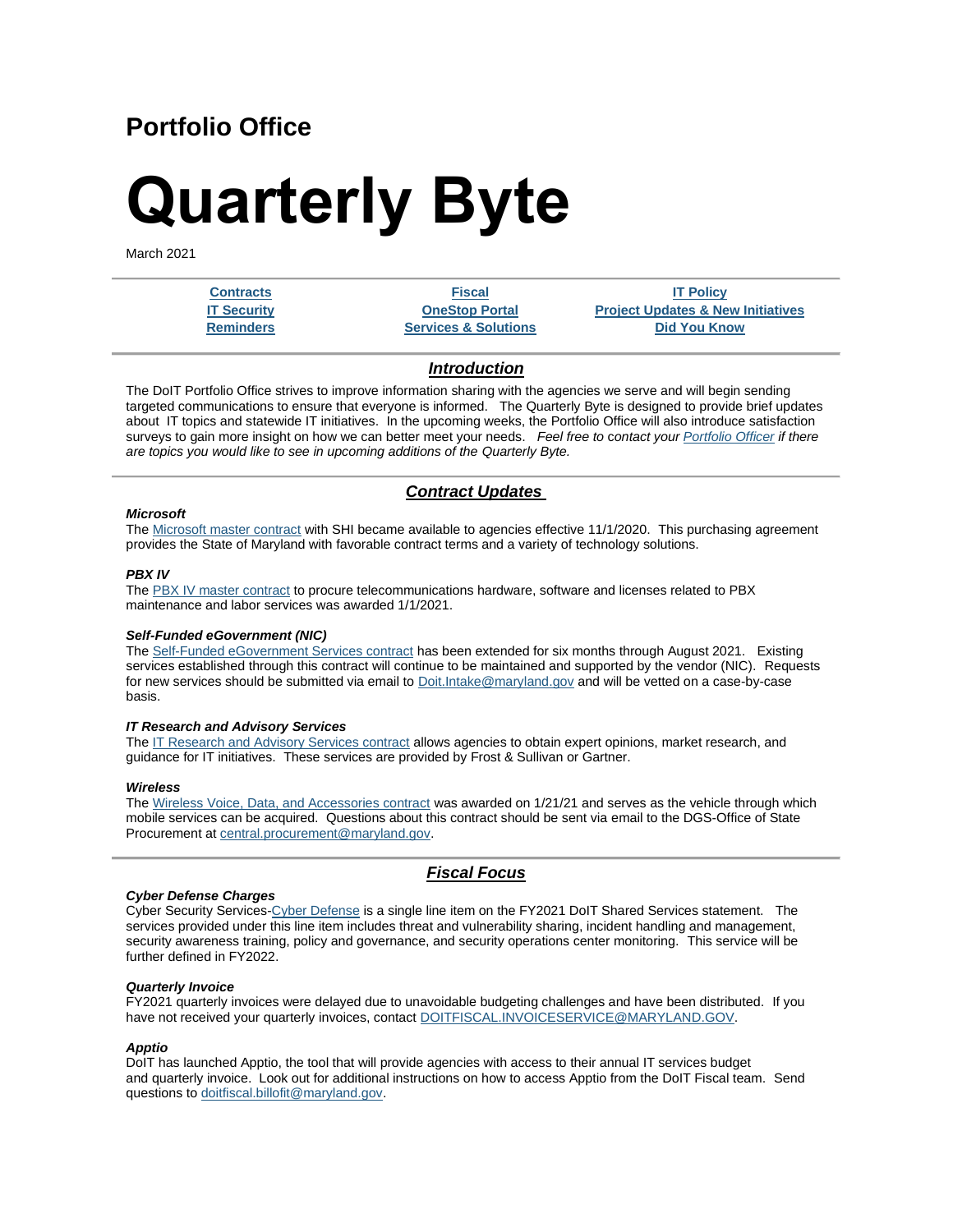#### *IT Solicitation Review*

Before issuing solicitations (i.e., RFP, IFB, PORFP, TORFP) for IT products and services outside of an agency's delegated authority, both DoIT and DGS-OSP must review/approve. Draft solicitations outside of an agency's delegated authority should be sent to DoIT Intake [\(doit.intake@maryland.gov\)](mailto:doit.intake@maryland.gov). DoIT will review the technical components of the solicitation and, upon approval, route the request to DGS-OSP. Once the requesting agency has received approval from both DoIT and DGS-OSP, the solicitation can be released to vendors.

# *IT Policy*

DoIT has established an IT Policy Review Board charged with establishing an IT policy catalog, revising outdated IT policies, and developing new IT policies that align with evolving technology environments. The new IT policy catalog is located on the DoIT [website](https://lnks.gd/l/eyJhbGciOiJIUzI1NiJ9.eyJidWxsZXRpbl9saW5rX2lkIjoxMDcsInVyaSI6ImJwMjpjbGljayIsImJ1bGxldGluX2lkIjoiMjAyMTAzMjQuMzc2NTg1NTEiLCJ1cmwiOiJodHRwczovL2RvaXQubWFyeWxhbmQuZ292L3BvbGljaWVzL1BhZ2VzL2RlZmF1bHQuYXNweCJ9.AwIXah_yU61ddxHwilAbe5TjBYXi0TVGlhSp33fGino/s/267717117/br/100603572748-l) and contains some of the policies the board has issued. As policies are drafted, they will be shared with agencies for comments/feedback. Send questions to [doit-oea@maryland.gov.](mailto:doit-oea@maryland.gov)

# *IT Security*

#### *Statewide Security Assessments*

[Laura Gomez-Martin](mailto:laura.gomez-martin@maryland.gov) joined DoIT in December 2020 as the Deputy Chief Information Security Officer responsible for statewide IT security assessments and policy. One of the first initiatives Laura is spearheading is security maturity assessments and web application vulnerability assessments across all executive branch agencies. DoIT is funding this initiative.

#### *SOC Relocating*

In February 2021, [Ian Goodhart](mailto:ians.goodhart@maryland.gov) joined DoIT as the Director of Security Operations. One of Ian's first initiatives is to bring the Security Operations Center (SOC) in-house. In April 2021, the SOC will transition to a new support model and new support resources. The SOC will also be relocated from Skyline's Glen Burnie office to DoIT's Crownsville office. During the transition period, security services will remain unaffected and operational 24x7x365.

# *OneStop Portal*

Maryland OneStop is the state's [central licensing portal](https://lnks.gd/l/eyJhbGciOiJIUzI1NiJ9.eyJidWxsZXRpbl9saW5rX2lkIjoxMDgsInVyaSI6ImJwMjpjbGljayIsImJ1bGxldGluX2lkIjoiMjAyMTAzMjQuMzc2NTg1NTEiLCJ1cmwiOiJodHRwczovL29uZXN0b3AubWQuZ292LyJ9._v_aFv53T6HvuECUMkKWrfIX58vB3dOa3Y6q_EcZjlI/s/267717117/br/100603572748-l) that provides citizens with a single website to apply for and renew licenses and permits administered across all state agencies. OneStop also enables agencies to automate manual paper-based processes. To date, several state agencies are leveraging the OneStop platform to provide constituents with access to forms, certificates, licenses, and permit applications. Examples include:

- The Secretary of State utilizes OneStop to administer the Notary Public class and examination.
- The Maryland Department of Housing and Community Development provides non-profit tourism organizations with the ability to apply for funding under the Strong Economic Recovery Initiative (MD-SERI) program.
- The Maryland Department of Health uses OneStop to collect applications for Community Health Worker certification.
- The Maryland Department of Agriculture and the Maryland Department of Natural Resources use OneStop to facilitate the collection of applications from farmers, fisheries, and poultry growers for COVID-19 relief funds.

Do you have an application that you would like to digitize? Register and submit a request [here.](https://lnks.gd/l/eyJhbGciOiJIUzI1NiJ9.eyJidWxsZXRpbl9saW5rX2lkIjoxMDksInVyaSI6ImJwMjpjbGljayIsImJ1bGxldGluX2lkIjoiMjAyMTAzMjQuMzc2NTg1NTEiLCJ1cmwiOiJodHRwczovL29uZXN0b3AubWQuZ292L2Zvcm1zL29uZXN0b3AtZGlnaXRpemF0aW9uLXJlcXVlc3QtNWU3MjE4ZDVhOTAzZWYyOWJlZDEzYTUwIn0.u-Zw97b3BGVeqsGxXIovmnJLyXaAdhG-LQrtgbvdMzM/s/267717117/br/100603572748-l)

# *Project Updates & New Initiatives*

#### *What's Next for VoIP?*

The statewide Voice over Internet Protocol (VoIP) initiative to replace legacy PBX systems continues to progress. In Calendar Year (CY) 2020, DoIT deployed more than 5,000 VoIP phones across 12 agencies. DoIT is currently planning and scheduling the deployment of approximately 6,000 VoIP phones in CY2021.

#### *Improper Payment Prevention*

Google Cloud Artificial Intelligence (AI) and Machine Learning (ML) tools may be able to help your agency prevent sending payments to customers in error. Google is working with several states to help them automate the detection of irregularities with applicant data which may be an indicator of fraud. Contact your *[Portfolio Officer](https://lnks.gd/l/eyJhbGciOiJIUzI1NiJ9.eyJidWxsZXRpbl9saW5rX2lkIjoxMTAsInVyaSI6ImJwMjpjbGljayIsImJ1bGxldGluX2lkIjoiMjAyMTAzMjQuMzc2NTg1NTEiLCJ1cmwiOiJodHRwczovL2RvaXQubWFyeWxhbmQuZ292L3N1cHBvcnQvUGFnZXMvcG9ydGZvbGlvLW9mZmljZXJzLmFzcHgifQ.rq2v1T-s6_tP07_nnqtcru2D3GVHiNPMZT4o1fPmZfg/s/267717117/br/100603572748-l)* if you are interested in learning more.

### *Highlighted Services & Solutions*

# *[eFax](https://lnks.gd/l/eyJhbGciOiJIUzI1NiJ9.eyJidWxsZXRpbl9saW5rX2lkIjoxMTEsInVyaSI6ImJwMjpjbGljayIsImJ1bGxldGluX2lkIjoiMjAyMTAzMjQuMzc2NTg1NTEiLCJ1cmwiOiJodHRwczovL2RvaXQubWFyeWxhbmQuZ292L3N1cHBvcnQvUGFnZXMvc2NfZW5kX3VzZXJfY29tcHV0aW5nLmFzcHgifQ.Gck25vKscxhtHjxjE8AG63Eo4JR4sn06zY2KM4EQhhI/s/267717117/br/100603572748-l)*

Electronic fax enables the transmission and receipt of a fax via email using your phone, tablet, or computer. Retarus currently provides this service.